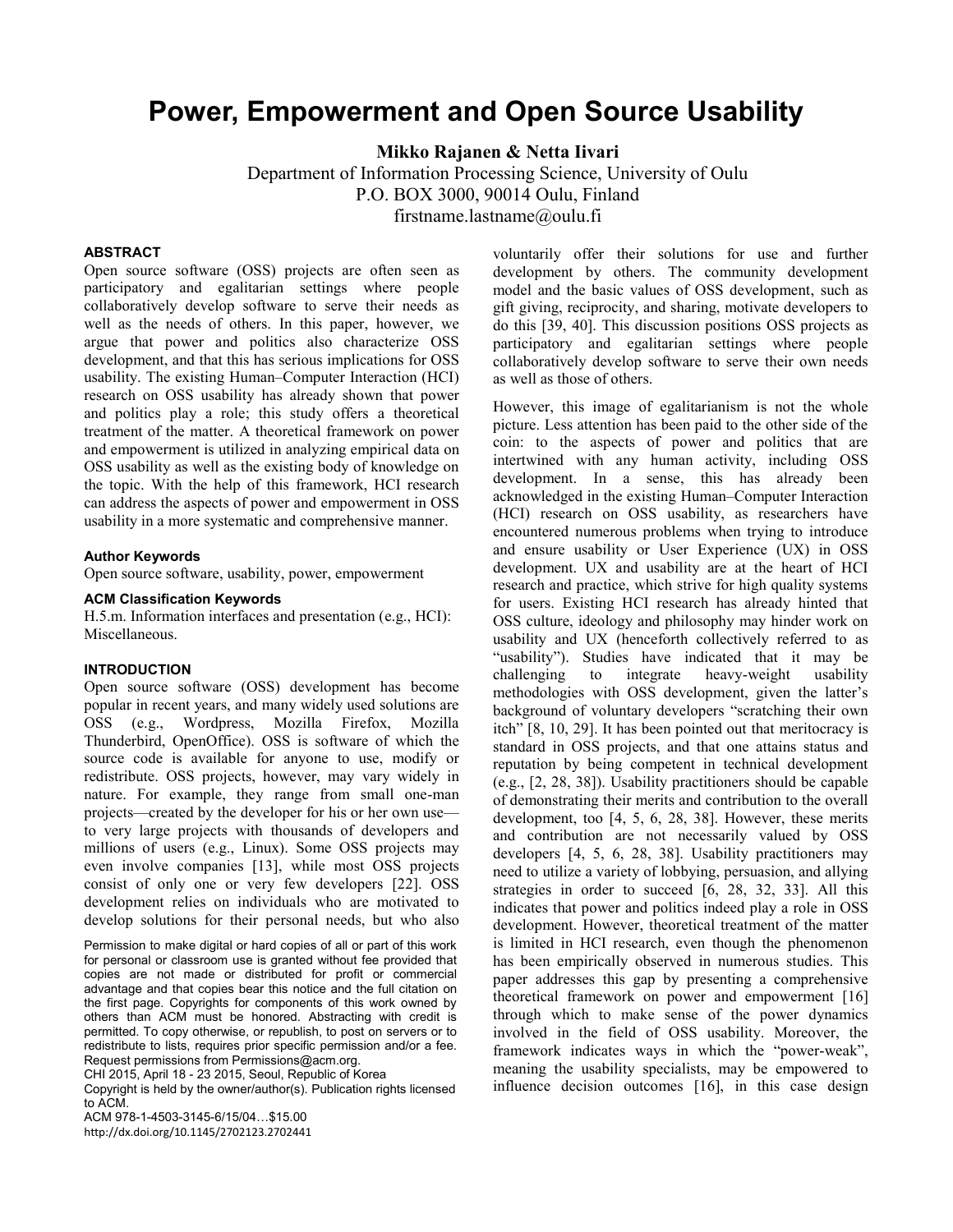decision outcomes. It is hoped that this will also provide a valuable contribution for the OSS usability literature.

In this paper, we look at OSS development as an intriguing community-based phenomenon. Organizational science theorists have also long considered this type of OSS development as a specific way of organizing; in other words, as something more than a mere OSS license [40]. The focus of this paper is on small-to-medium sized OSS development projects that are volunteer-driven and do not have company or foundation involvement. This type of project forms the majority of OSS projects [22]. Very large OSS projects and those with company involvement may more closely resemble commercial software development in business organizations, regarding which there is already plenty of HCI research (e.g., [15, 20]). Company involvement in particular may increase this resemblance, as companies, if involved, tend to offer their usability resources and methods to the projects [2, 4, 5, 8, 38]. Nevertheless, while usability professionals have been shown to experience difficulties in both OSS and commercial settings, there are also clear differences between these settings that have implications for how usability professionals are able to have an impact on the software. The main differences can be summarized in terms of the timing of the usability development activities (in OSS, usability specialists tend to become involved much later, as usually the development starts by developers "scratching their own itch") and the management of the projects (e.g., budget and human resources allocated to usability activities). In small-to-medium sized OSS projects without company involvement, all development is conducted on a voluntary basis, and this also applies to usability activities. In this kind of situation, OSS developers can very easily dismiss the work of usability specialists. In commercial software development, the situation should be a bit better, as resources are allocated and spent on usability work, and there likely is a decision-maker overseeing to ensure that the resources are not wasted. This decisionmaker may also be easier to locate and contact in a commercial software development context.

This paper is structured as follows. The next section reviews research on the role of power and politics in OSS development. The third section presents a four-dimensional model of power and empowerment to be used as a sensitizing device in the analysis. The fourth section presents the methodology of our empirical studies. The fifth section presents the empirical findings, which reveal that power struggles are evident as regards OSS usability, and suggest avenues of empowerment. The final section discusses the implications of these findings and identifies limitations and paths for future work.

#### **POWER AND EMPOWERMENT IN OPEN SOURCE SOFTWARE DEVELOPMENT**

This section will review literature that has already indicated important issues as regards power and politics in OSS

development. While there is a lack of research explicitly addressing this issue, interesting findings on the topic can still be pinpointed as having implications for OSS usability. Altogether, it is important to remember that there is indeed a long history and important ideological underpinnings in regard to OSS development. The free software movement was launched in 1983 as a social and political movement to advocate what were seen as basic freedoms for software users: freedom to run software, freedom to study software, freedom to change software in any way that the user finds necessary, and freedom to distribute copies of software with or without changes to it [17, 24]. These freedoms promote progress in technology, since much of the wasteful duplication of programming can be avoided, and effort can instead go into advancing the state of the art [17, 24]. The term "open source" was coined to rebrand the free software movement so that it would be more appealing to the commercial software industry. The Open Source Initiative was founded in 1998 to promote this new term and to advocate the open source principles (opensource.org). The members of the free software movement objected to the open source approach, and felt that by concentrating only on the openness of the source code, the important philosophical and social values regarding the basic freedoms of software users were ignored (gnu.org). Despite these differences, however, open source and free software communities share many core values [17, 36].

An OSS development project is characterized as a loosely bonded community united by strong common values, and work is organized usually by one or a few coordinators [24]. An OSS community is often depicted as an onion model, with different layers representing levels of involvement in the community. In a typical OSS community, there is a lead developer or a small group of developers forming the core team that controls the overall architectural design and course of the project [12, 27]. These developers form the core of the onion. They are often supported by "committers", who have direct write access to the project's source code, but are required to ask permission for major modifications before committing a change. "Contributors" are external developers and users who send bug reports and minor fixes for errors in the code. They do not have power to upload their modifications to the official source code repository of the project. The outer layer of the onion consists of end users, who do not participate in the community, but only use the software [1]. It is these end users in particular whose interests the usability specialists aim to represent. However, the onion layers as described above also indicate the power of decision participants in each layer. End users, as well as usability specialists representing them, are very likely remain on the outer layer of the onion, which has been a concern for HCI researchers addressing the topic [4, 5, 28, 38].

However, not all OSS projects are the same, even when considering power and decision making in OSS development. There are many variables that may have an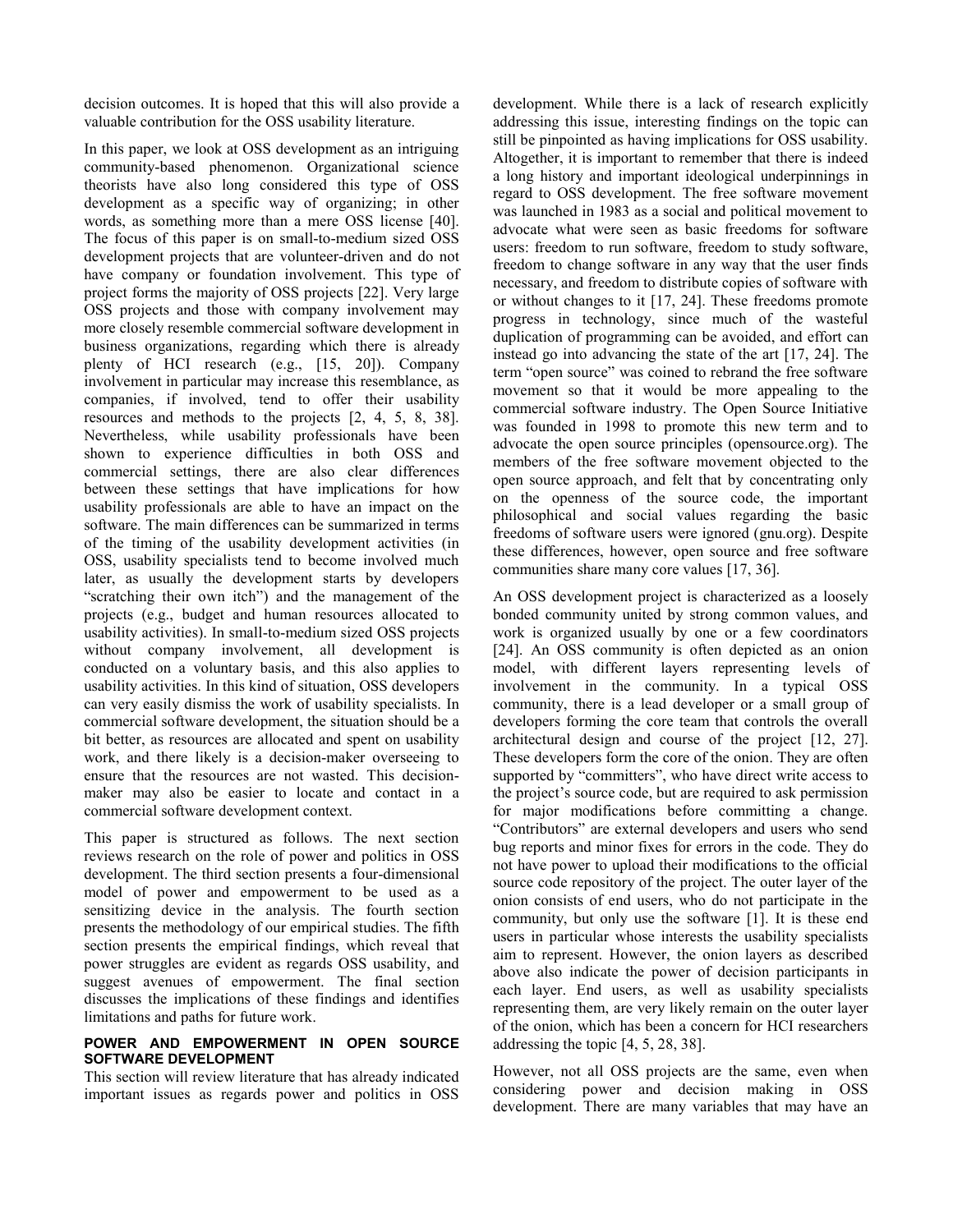effect, such as the age and size of the project. Usually, at the beginning of a project, the founder of the project makes all decisions and rules regarding who can contribute and what will be included in the software. Later, she or he may relinquish some or all of her or his power to other developers, typically based on their merits. Linux, however, is a famous example of a long-term project where the initial developer still retains his rights to make final decisions, even though there are responsible persons for many areas of the code base. On the other hand, the Apache HTTP Server represents a project of which the founder is no longer in control, but that has achieved close to democratic decision making through a board of directors [23]. Hence, structures and leadership vary among OSS development projects, but smaller OSS development projects tend to have an informal, shallow, and meritocratic structure where contributors whose contributions are seen as being important or innovative are given developer or core developer status, by agreement of the developers or community as a whole. [1, 24, 34]

From the point of view of an OSS developer, "scratching one's own itch" and ideological issues have already been mentioned as motivational factors for taking part in OSS projects. A further key motivational factor is the status, fame, reputation, and recognition that a contribution can create for a developer [1, 34]. It has been pointed out that in order to become an accepted contributor or even an acknowledged member, there are joining scripts to be followed in OSS projects, implying that a developer may have to provide, for instance, *feature gifts*—whole modules or features as his contribution [41]. On the other hand, it is still up to the decision makers to assess the value of the contribution and the contributor, which often leads to a situation where only small part of the provided code is merged into the project [21, 23, 35]. Although OSS development is strongly transparent and visible for all, there remains a strong notion of ownership [1, 17]. Decisions makers typically have their own—often unwritten—vision of the project, and others are obliged to follow it. Even though OSS licenses usually allow anyone to release an alternative version of the software, there is significant prestige motivation to get one's own code contributions accepted to the original version and to become a member of the development team [1, 21, 27].

Interestingly, it is not only the software that it controlled by OSS developers: studies have also identified a surprising amount of control exercised in OSS projects in other ways [11, 14, 21]. Various kinds of governance configurations have been identified [11]. Depending on the configuration, management may be centralized, development process defined and conflict resolution managed. Different control modes and mechanisms have also been found in OSS projects: in addition to outcome control, behavioral control, clan control and self-control mechanisms are in use [11, 21]. Certain rules and procedures are expected to be followed, and peer pressure and self-criticism prevail in OSS development [21]. It has been even argued that the openness of OSS projects enables a continuous monitoring of people and their work that can be seen as an exercise of disciplinary power, in the sense of the Panopticon that Foucault often brought up in his work [21]. All this indicates that power and politics feature in OSS development, too. However, there are other disciplines within which power and politics have gained a much more thorough treatment. The following section discusses some findings from these disciplines.

# **THEORETICAL FRAMEWORK**

In Information Technology (IT) research, power issues have already been addressed. It has been argued that one should inquire into the dominance, power, marginality and exclusions that take place in IT development and use [7]. The nature of IT development should be understood as conflicted and political [19], and the influential role of organizational politics and conflicts needs to been acknowledged. Studies [9, 19] have highlighted conflicts between users, developers and managers as widespread. HCI research has also contributed to this area by indicating that there is potential for power struggles between usability specialists and developers (e.g., [3, 15, 20, 26, 37]), including in the OSS development context [4, 5, 28, 38].

However, although widely studied topic, power is a very complex concept drawing on a multitude of definitions and approaches [16]. To make sense of and to reveal the diversity that can be associated with the concept, Hardy and Leiba-O'Sullivan [16] propose a four-dimensional model of power and empowerment. Table 1 captures the four dimensions of power and the conditions of empowerment in relation to each dimension.

|                       | <b>First dimension</b> | <b>Second dimension</b> | Third dimension       | <b>Fourth dimension</b>      |
|-----------------------|------------------------|-------------------------|-----------------------|------------------------------|
| Power of A            | Management of          | Management of           | Management of         | None; power is embedded in   |
| over B                | resource               | decision-making         | meaning               | the system                   |
|                       | dependencies           | processes               |                       |                              |
| <b>Interaction</b>    | Overt conflict         | Overt or covert         | Apparent cooperation  |                              |
| between A and         |                        | conflict                |                       |                              |
| B                     |                        |                         |                       |                              |
| <b>Reason for B's</b> | B is aware of the      | B is aware of the       | B is unaware of the   | Both A and B are prisoners   |
| failure to            | issue and able to get  | issue but unable to     | issue and thus has no | of the prevailing discourses |
| influence             | it to the decision     | get it to the decision  | will to resist it     | of power, although A may     |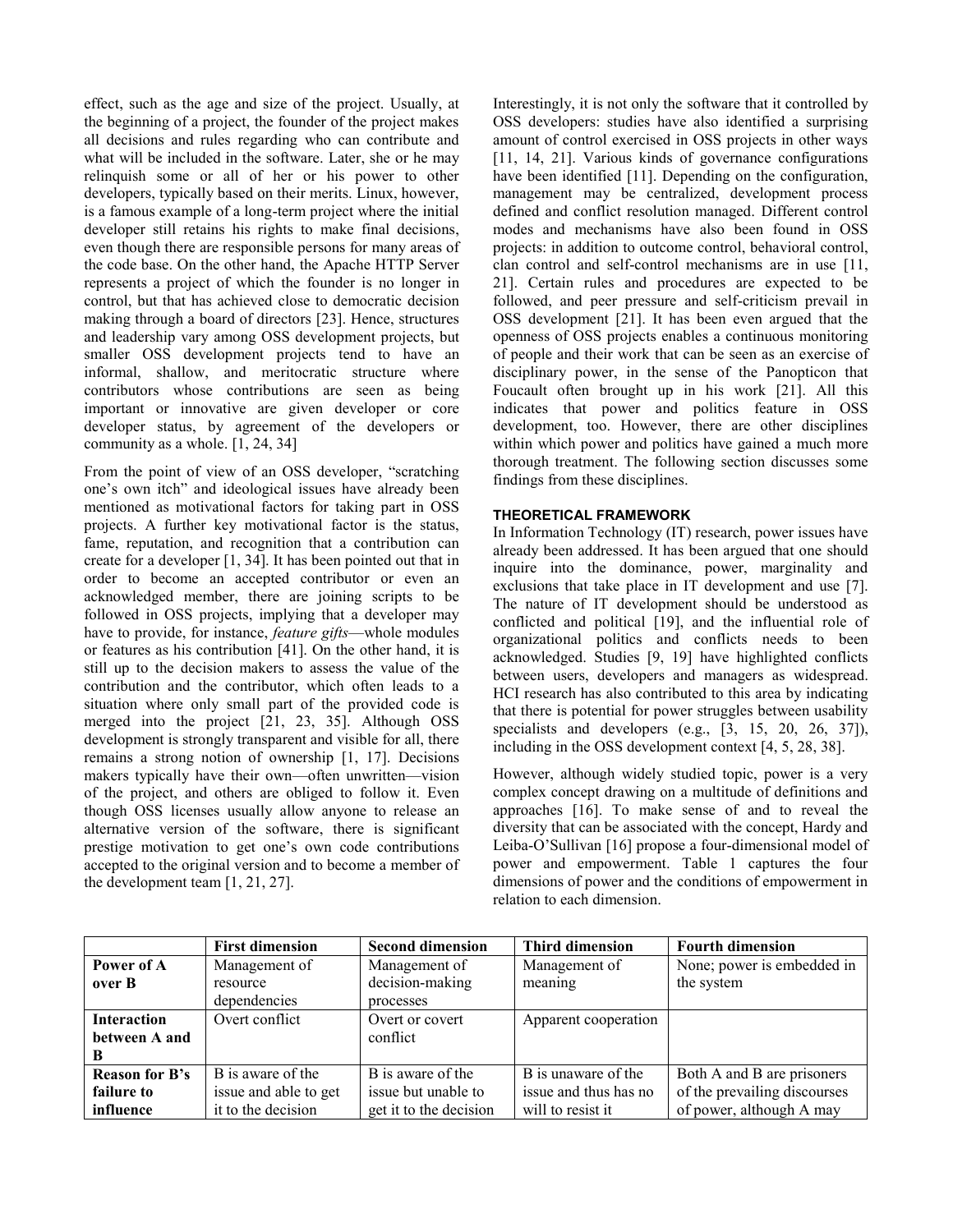| outcomes                                          | arena, but is unable to<br>use power effectively<br>to influence outcomes | arena                                           |                                                                                             | derive greater advantage<br>from them                                                                                                                 |
|---------------------------------------------------|---------------------------------------------------------------------------|-------------------------------------------------|---------------------------------------------------------------------------------------------|-------------------------------------------------------------------------------------------------------------------------------------------------------|
| <b>Requirements</b><br>for<br>empowerment<br>of B | Acquisition of<br>resources and ability<br>to mobilize them               | Ability to gain access<br>to the decision arena | Consciousness-<br>raising and<br>"delegitimation"<br>strategies to create<br>will to resist | Empowerment in the sense<br>of freedom from power<br>effects is not possible,<br>although local struggles may<br>produce more positive<br>experiences |

# **Table 1. Empowerment and the Dimensions of Power [16: 462]**

This framework reveals power as a multifaceted concept that theorists have approached in various ways. The framework discusses the mainstream, critical, and Foucauldian approaches to power. In the first dimension, power is exercised through the use of different kinds of resources to influence decision making, while in the second dimension, power is exercised by controlling access to decision making. These two dimensions represent the mainstream approach to power, whereas the third dimension focuses on the legitimation of power through cultural and normative assumptions. Power is here used to ensure that conflict never arises, but that the oppressed remain satisfied with the current situation. The background to this view is in the critical research tradition. Finally, the fourth dimension relies on the Foucauldian notion of power, which maintains that power is embedded in the very fabric of the system we are all living in and cannot escape from. This system heavily constrains what and how we see and think: people are prisoners of this prevailing system, although some derive greater advantages in it than others. The framework also identifies the conditions of empowerment that emerge as regards each dimension.

This theoretical model will be used as a means of making sense of our empirical data on OSS usability. Various theoretical frameworks were considered before selecting this one; the final selection was based on four considerations. First, this framework clearly has an established position in the research literature, indicated by numerous citations. Second, it has already been utilized in IT research, albeit not in the OSS development context. Third, it provides a comprehensive approach to power and empowerment, as it includes four dimensions of power based on a wide review of power-related research spanning several decades and different disciplines. Fourth, the framework enables us to reveal interesting issues in the OSS context, and was easy to apply to our data. To sum up, this framework provides a comprehensive and easily applicable lens for our analysis.

# **RESEARCH DESIGN**

The research design of this study utilizes constructive research approaches [25], specifically the Design Science approach, which has been developed and extensively discussed within IT research [18]. This approach aims to develop new or improved ways to achieve human goals [25,

18]. An artifact is developed and evaluated for its purpose. This research is part of a larger research program aiming to find ways for usability specialists to offer their expertise to OSS development. Within this research program, suitable methods for introducing usability activities into small-tomedium sized OSS development projects have been experimented with by 14 different student usability teams doing usability work in OSS case projects over 7 years. The authors of this paper guided the student usability teams in organizing usability interventions with different strategies, methods and outcomes in OSS projects across different domains, communities and cultures. The student usability teams communicated with their allocated OSS projects and tried to introduce usability activities for them. The students conducting these usability activities had backgrounds from at least two previous courses on usability evaluation methods (e.g., heuristics evaluation and usability testing), user-centered design, and user interface design in both theory and practice. Each student usability team consisted of three to five students working 200–300 hours each in planning the usability activities, carrying them out in an OSS project, communicating with the OSS project, following up on the impact of these usability activities, collecting empirical data, and writing project reports.

In this paper, we analyze the data collected from five OSS case projects (henceforth, Cases 1, 2, 3, 4 and 5). These empirical cases and their usability interventions are briefly introduced as follows. Case 1 was developing a media application, targeted at non-technical end users without programming skills or interest. The project was started in 2004 and had a total of about 30 developers. The usability team observed this OSS project for five months in 2007, while conducting heuristic evaluations, cognitive walkthroughs and usability testing. The usability team reported the findings in the form of a report, which was sent to the core developers and mentioned in a post in the main discussion forum of the community. Case 2 was developing a game targeted at non-technical end users. This project, started in 2003, had a total of 15 developers. The usability team observed this OSS project for five months in 2008, while performing heuristic evaluation and usability testing. The usability team was in close contact with the lead developer regarding their findings and possible redesign solutions, and also participated in discussions in the project's IRC channel. After the evaluations, the usability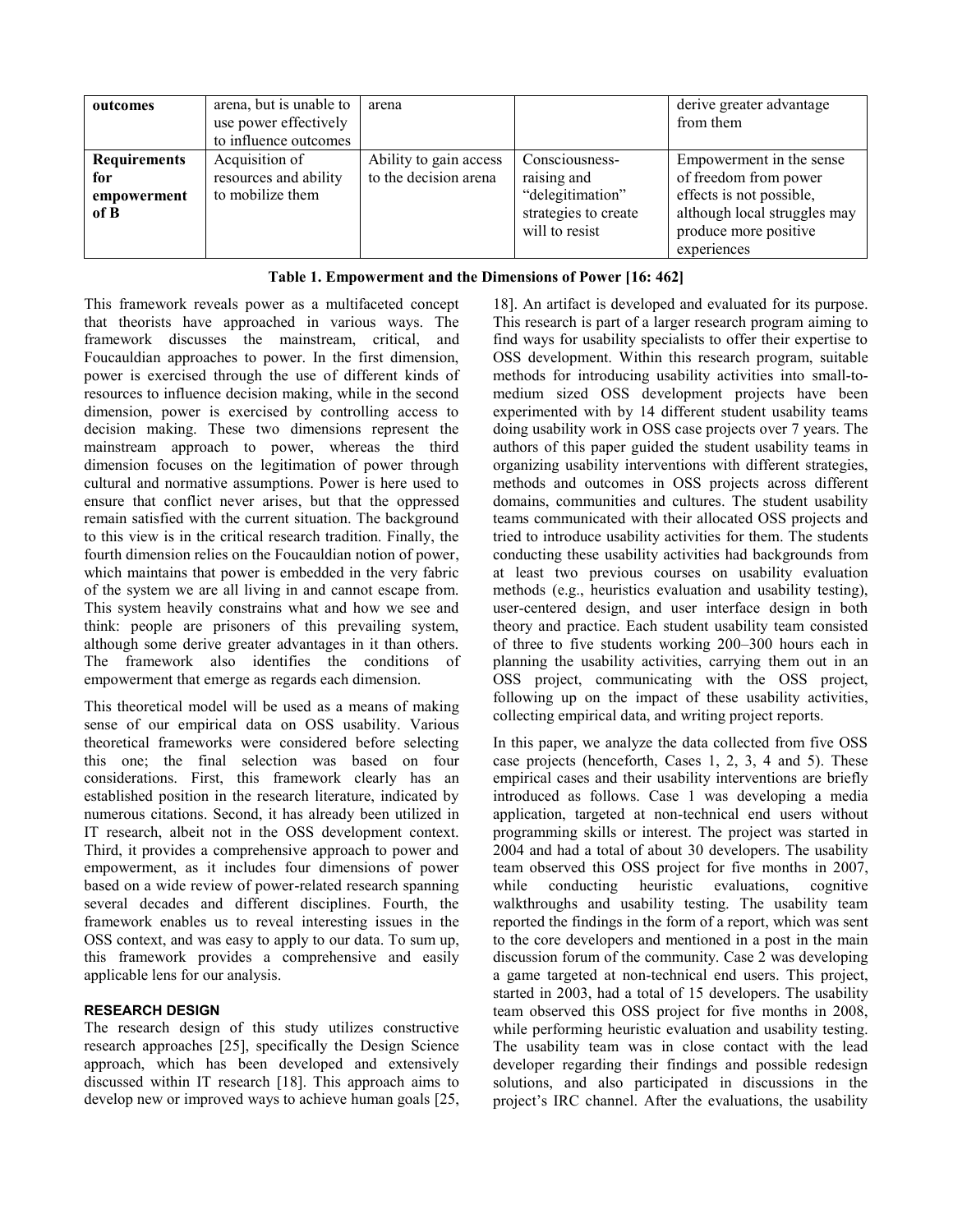team wrote a usability report, and this time included suggestions for changes to fix the identified usability problems. Case 3 was developing 3D content creation software targeted at end users with 3D content creation skills but without skills or interest in programming. The project, started in 2002, had a total of 40 more or less active developers. The usability team observed this project for six months in 2009, while carrying out usability testing and heuristic analysis and writing several reports about usability problems and their suggestions for changes to fix those problems. These reports were made available on the usability team's blog and advertised in the project's IRC channels and discussion forums. Case 4 was developing media center software, with target users of ordinary people. The project started in 2003 and had about 20 active developers. The usability team observed this OSS project for five months in 2009, while performing heuristic evaluations and usability testing. A results report was again sent to the OSS developers by email. Finally, Case 5 was developing a game targeted at non-technical end users without programming skills. This project started originally in 1995, and the development team had changed many times since then. This project had 20 currently active developers with commit rights. The usability team observed this OSS project for four months in 2010, while conducting heuristic evaluations using game usability heuristics and usability testing. The usability team wrote preliminary and final usability reports about the usability issues and their suggestions for changes to the user interface to fix them. The final usability report was delivered to the wiki of the OSS project. In addition, the usability team submitted code patches and level design work, including new user interface menus and a new tutorial for the game.

The collected empirical data included both usability teams' deliverables and online material specific to each OSS project case, including websites, discussion forum posts, IRC discussion logs, commit messages and emails. The student usability teams' deliverables consisted of different kinds of usability reports as well as project managementrelated documents (see the case descriptions). These data are versatile and useful, and enabled us to conduct our analysis from the viewpoint of power and empowerment using the framework by Hardy and Leiba-O'Sullivan [16]. This framework was adopted after the data collection; it did not guide the data collection process. Thus, the collected material was examined using the selected theoretical framework as a sensitizing device years after the data collection. First, instances representing power-related issues were inductively identified from the data through a datadriven analysis. Next, the concepts from the theoretical framework were employed to make sense of the identified instances. Each case project was examined from the viewpoint of usability work and what it entailed in the given case, its effectiveness in the OSS project, and the contributing factors to this effectiveness or lack of it. The data was further analyzed from the point of view of the

power and empowerment of the usability specialists. In the analysis, the second dimension of power (management of the decision-making process [16]) proved to be the most salient and easily applicable one for making sense of power and empowerment in regard to OSS usability. Hence, it was utilized as a lens and in the following section; the discussion is narrowed to the empirical findings concerning power and empowerment in the sense of this second dimension [16]. However, this does not mean that the other dimensions are not relevant. Our empirical findings hint at their relevance, together with the existing literature on the matter. This will be discussed further in the last section.

## **EMPIRICAL INSIGHTS**

#### **Power of A over B: Management of decision-making processes**

Using the terminology of the framework on power and empowerment [16], we labeled "OSS developers with commit rights", or committers, as *A* and "usability team" as *B* in our data. In all the examined cases, the usability team conducted both expert usability evaluations and empirical usability tests. Thereafter, they analyzed the data and crafted results reports that were delivered to the OSS project in question. After the delivery, the project committers reacted to the provided solutions in different ways depending on the case. Thus it was possible for us to examine in more detail some power-related issues arising in the projects, which are reported below.

## **Interaction between A and B: Overt or covert conflict**

There may be both overt and covert conflicts between A and B [16]. Our findings align with this: we have examples of both in our data. In Case 1, members of the project expressed some hostility towards usability overall. This could be identified in discussions in the project's forums. Some users expressed criticism towards the user interface of the application, and offered certain usability improvement suggestions. The comments were disregarded by the developers, who commented that the application "is not meant to be for girlfriends". Interestingly, the project stated on its website that it wanted to target "non-technical end users", but "girlfriends", and usability for them, were apparently beyond that scope.

In Case 3, had firm opinions among the developers regarding the user interface could be identified. Some had very strong opinions about how the user interface should compare with competitive commercial alternatives; specifically, that the user interface should not resemble these alternatives in any shape or form. User critique of the user interface of the application and usability improvement suggestions offered via the project's communication channels had been disregarded by the core developers. One of the core developers even commented to the usability team that usability was not something that would apply to this type of professional and complex system. This is an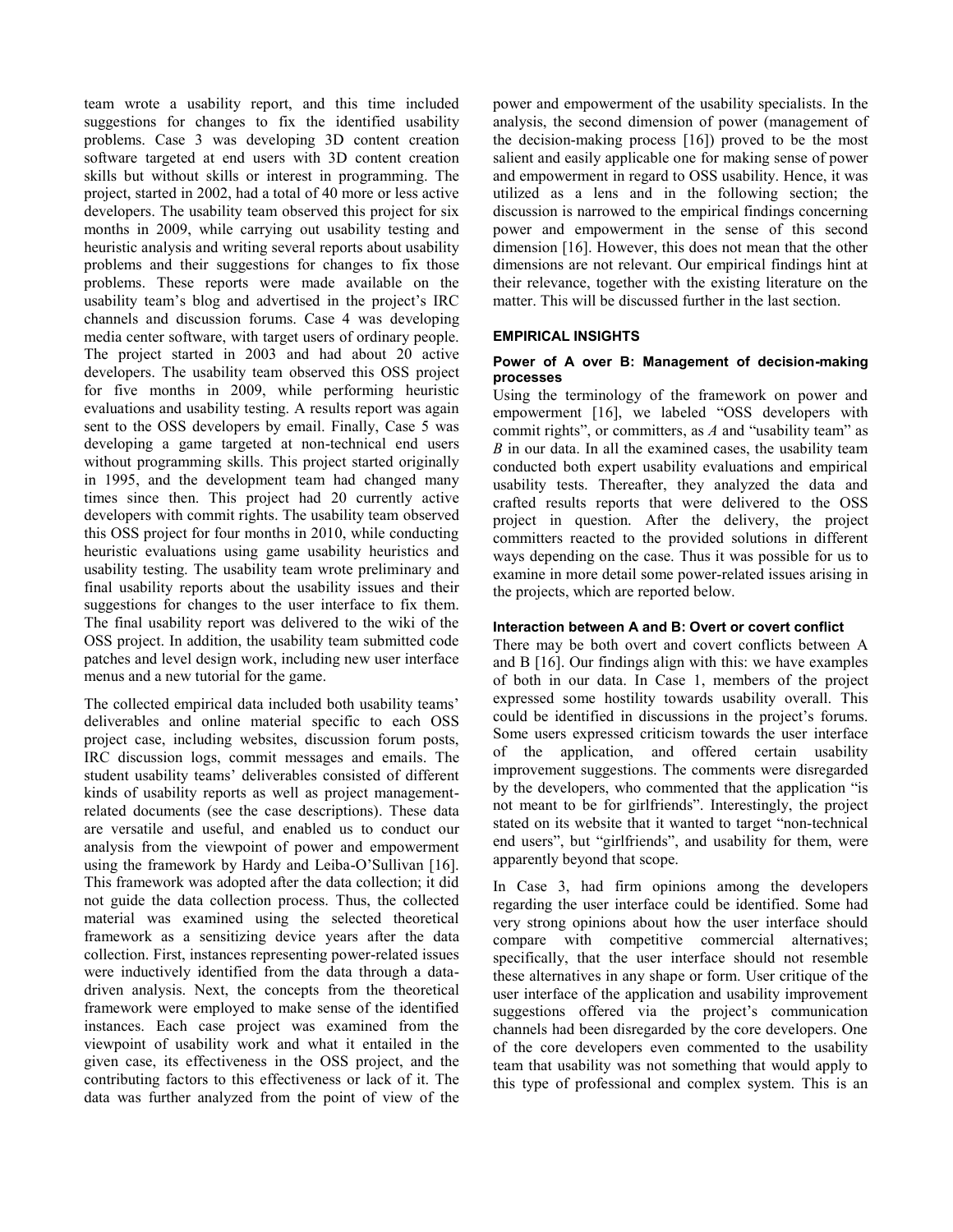example of an overt conflict between the core developer and the usability team that offered their help.

In Case 5, the usability team concentrated their efforts on improving a tutorial that was found to be incomprehensible and frustrating for novice users. The usability team streamlined the tutorial, cut the amount of data and descriptions presented to users, and polished the tutorial with an innovative new design. This new version performed well in usability tests and the developers and the community overall were enthusiastic about it. However, the creator of the original tutorial reverted it almost back to the previous version in the next major release. This is an example of a developer in covert conflict with a usability team. The usability team was totally unaware that the developer was unhappy with the outcome of the work of the usability team, and no public notification was provided of the change of the tutorial back to the previous version. Moreover, it seems that the community and the other developers were not even informed about the issue, while the original creator of the tutorial had the power to make such a unilateral decision. The usability team was naturally unable to react to this change in any way.

## **Reason for B's failure to influence outcomes: B is aware of the issue but unable to get it to the decision arena**

In all the examined projects, the main issue at stake in the intervention concerned the usability team's ability to gain access to the decision-making arena. In some projects there were successes, while in others there were clear failures. In OSS development, it is argued that even if the decision making is truly transparent (e.g., happens via a public mailing list) and accessible by everyone (e.g., anyone can post), actual decision makers may not care about alternative opinions and turn a deaf ear to suggestions. Further, the decision-making process and channels are often not visible to newcomers, including usability specialists. This may be due to the core developers' desire to control the decisionmaking process and channels, or it may be simply because decision making in the OSS community is ad hoc in nature, and there are no processes or official channels. In the following we offer some examples from our data that show that the usability team was unable to access the decision arena, or were unable to influence decision making there despite having access.

In Case 1, the usability team sent the summary of usability findings to the developers by email, which was recognized as the main method of communicating within this community. This was the first contact between these developers and the usability team. The purpose of this approach was to mimic the way the software patches are submitted in OSS projects, where somebody writes the patch, which is then shared with the community, and the core developers either accept it into the main branch or reject it. Based on the OSS literature, it was reasoned that it would be important to fit the usability contributions into the existing procedures of the project's development. However, the work of the usability team had no impact. At first, no answer was received from the core developers. The same report was then posted to the discussion forum of the project, upon which one of the core developers answered there that they were discussing the document internally and could comment on it later. However, there was subsequently no answer or further communication, and there are no signs of changes in the OSS that could be traced back to the usability team's intervention.

A validation test was conducted in Case 4, which involved a similar kind of OSS project and approach by the usability team, and the result was similar. The results report was sent to the developers by email. The developers replied they had received the report, but there was no further communication from their side, and the report was not mentioned in the project's discussion forums, chat, or mailing lists. Further, the OSS in question has not been changed according the results reported. These cases together indicate that the power in OSS development is in the hands of the core developers. Their exercise of power has in these instances turned out to influence negatively the usability interventions. The problem is not related to gaining access to the decision-making arena, but to having an impact there.

In Case 3, by contrast, the project did not have one specific communication channel or small group of persons to contact. The decision-making core developers could not be reached just by sending email to the project's mailing list or discussion forum. In this case, the usability team documented their activities and results in open source fashion on a website, which was promoted in community forums and IRC channels and offered to several community news sites for publication. However, there was not much traffic generated, because the posts about the usability activities and their results were quickly buried beneath other discussions and news. This case is an example where the usability team did not even catch the attention of the decision-making core developers, and hence the usability team did not gain access to the decision arena and consequently was unable to influence the OSS.

#### **Requirements for empowerment of B: Ability to gain access to the decision arena**

The cases described here also include some successes, in the sense of the usability team becoming empowered to improve the usability of the OSS. This section discusses these successes. In Case 2, initial contact between the usability team and the developers consisted mainly of exchanging emails with the most active leading core developer. This core developer was initially not even sure of what usability meant, but he welcomed help from the usability team regardless, with the idea that any kind of contribution to the OSS project and community is potentially helpful. As the relationship continued, the usability team changed their communication strategy to chatting in the IRC channel with the whole community and introducing the concept of usability, different usability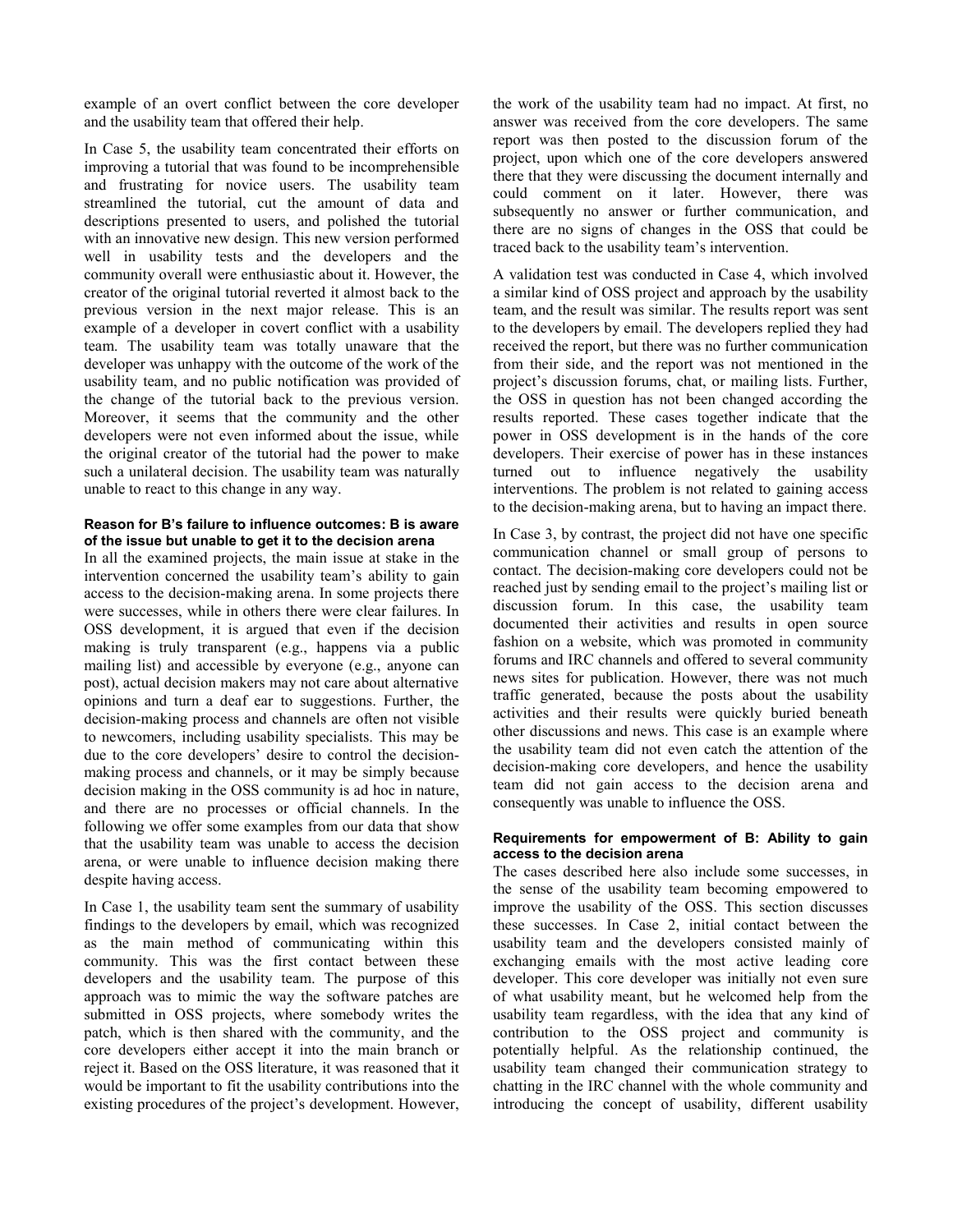methods, potential benefits of improving usability, and potential risks of poor usability, as outlined in the usability cost-benefit literature (see [30]). On the whole, the community seemed to become interested in the usability effort and to appreciate the help provided by the usability team. After the evaluations, the usability team wrote a report and sent it by email to the core developers. The core developers included the suggestions outlined by the usability team as part of the changes to be made to the next version of the OSS. Later on, it was evidenced that these changes indeed were made. Moreover, the lead core developer later contacted the usability team and asked for another usability evaluation to be done for their new major version of the OSS. He even expressed a wish that the usability team would become a close-knit part of the development team. This case offers an example of a usability team gaining access to the decision arena of an OSS project and truly having an impact there. It can be stated that they were empowered to make changes to usability of this OSS. It seems that, in this case, they succeeded in convincing the core developers as well as the community of the value and importance of usability, which was previously an unfamiliar concept to them.

Case 5 is another success story. In this case, the usability team, after their evaluations, wrote preliminary and final usability reports; the former was delivered to the mailing list of the project and the latter to the community wiki. Even the preliminary report sparked an active discussion among the developers and the community, and the developers also actively commented on the final report. Moreover, the usability team submitted code patches and designs, including new user interface menus and a new tutorial. These contributions received a positive reception and were accepted into the code repository of the project. The developers acknowledged and were grateful for the quality of the usability reports and the work of the usability team. Additionally, the work of the usability team was referenced in several commit messages, one of which explicitly asked for additional input from the usability team. In this case, one member of the usability team even gained commit rights to the project: he was invited to become a member of the development team. This was achieved through his work in the usability team, through his contributions to code and design, through his active participation in discussions in the community IRC channels, and through his skills as an active user of the software. Hence, in this case one member of the usability team was truly empowered to access and affect design decision making in the project.

# **CONCLUDING DISCUSSION**

The study was motivated by the lack of theoretical work on power in the context of OSS usability, while the existing HCI research has already indicated that current OSS culture, ideology and philosophy may hinder usability work, and that it may be challenging to integrate usability with voluntary, meritocratic OSS development. However, a thorough theoretical treatment of the power and politics involved with usability in OSS development is lacking in HCI research, although the phenomenon has been empirically observed. This paper attempts to address this gap by presenting a theoretical framework on power and empowerment [16] through which to make sense of the power dynamics involved with OSS usability This section summarizes and discusses the main empirical findings derived from the second dimension of power in the theoretical framework—management of the decisionmaking process [16]—followed by a discussion of the implications of the other three dimensions of power. The section concludes by suggesting theoretical and practical implications of this study. Table 2 below encapsulates the main empirical findings.

|                                | Second dimension of power                                                                 |
|--------------------------------|-------------------------------------------------------------------------------------------|
| <b>Power of OSS developers</b> | Management of decision-making processes: accessing the arena, having an influence there   |
| over usability specialists     |                                                                                           |
| <b>Interaction between OSS</b> | Overt or covert conflicts: usability contributions denied, silenced to death or silently  |
| developers and usability       | deleted                                                                                   |
| specialists                    |                                                                                           |
| <b>Reason for usability</b>    | Usability specialists are aware of the issue and sometimes able to get it to the decision |
| specialists' failure to        | arena (gain contact with committers), but if so they are unable to influence the outcomes |
| influence outcomes             |                                                                                           |
| <b>Requirements for</b>        | Ability to gain access and have influence in the decision arena: through gaining          |
| empowerment of usability       | commitment rights or gaining contact with and convincing the committers (see also [28,    |
| specialists                    | $32, 33$ ])                                                                               |

**Table 2. Empirical Findings on Empowerment and the Second Dimension of Power [16: 462] in OSS Usability**

Table 2 indicates that in our data, the main challenge for the usability teams was to gain access and have an influence on decision making in the OSS projects. In three cases (1, 3, and 4), no influence was observed, while in two cases (2 and 5) the usability team succeeded in having an impact on the OSS in question. In two of the unsuccessful cases (1 and 4), gaining access to the decision arena (i.e., contacting the core developers through email) was not a problem, but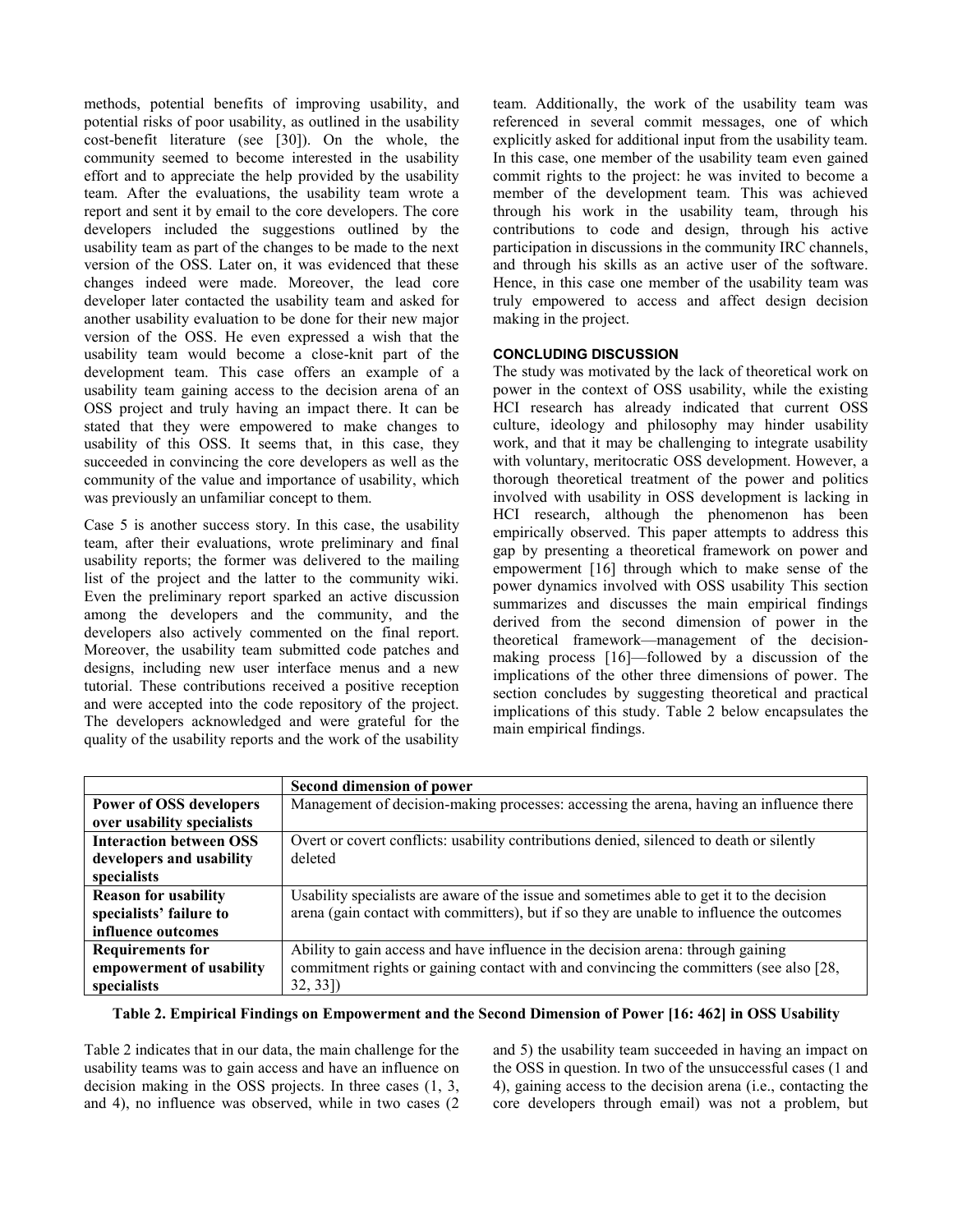having gained this access, usability contributions were still denied or "silenced to death." Even in one of the successful cases (5), the tutorial that the usability team had successfully developed was silently deleted after a while, which eventually turned a successful case into a partial failure. In Case 4, due to the more complicated project structure and numerous communication channels, the usability team did not even gain contact with the decisionmaking core developers. Hence, the empowerment of usability specialists seems to require that they first gain access to the decision arena and then also become able to influence the decision makers there. Another option is that usability specialists succeed in gaining commit rights in the OSS project (i.e., become decision makers themselves), which occurred in one case (5). However, we do not recommend that all usability specialists strive to achieve this, as it would require great investment from usability specialists, who often do not possess sufficient technical knowledge and skills.

Turning to the other dimensions of power, our own empirical data offered some findings on these issues (see Table 3) in addition to the existing body of knowledge, which offers further insights. For the first dimension of power—management of resources [16]—we argue that this takes a different form in OSS development than in

commercial or company contexts, because OSS resources are immaterial and nobody in the community has direct decision-making power or control over labor (although some developers may be paid [13]). On the other hand, it can be argued that the core developers have indirect power over resources through their power to plan and decide the time and contents of the next releases [31]. Even though usability specialists may have time and effort at their disposal for usability work (as opposed to commercial software development, where resources are limited by the management), they may lack other kinds of resources. They may lack the required status, merit, expertise or other types of capital in the eyes of the OSS developers [4, 5, 6, 28], and thus end up in overt (Cases 1 and 3) or covert (Case 5) conflict with developers. OSS projects operate as meritocracies, and without status and merit usability specialists may be barred from entering an OSS project altogether (e.g., some instances in Cases 1 and 3) or they may have their usability contributions denied (Cases 1 and 3), silenced (Cases 1, 3 and 4) or deleted (Case 5). In order to empower usability specialists, so that their work can have an impact, they must convince the members of the OSS project in question of the value of their contribution (Cases 2 and 5). Usability specialists have to either convince the committers of the merits of usability work (Cases 2 and 5) or become committers themselves (Case 5).

|                                                           | <b>First dimension</b>               | <b>Third dimension</b>             | <b>Fourth dimension</b>          |
|-----------------------------------------------------------|--------------------------------------|------------------------------------|----------------------------------|
| <b>Power of OSS</b>                                       | Management of resources:             | Management of meaning: the         | None, power is embedded in       |
| (time, effort) expertise and<br>developers over           |                                      | value of usability and usability   | the system: all parties are      |
| usability specialists                                     | status (see also $[4, 5, 6, 28]$ )   | specialists                        | prisoners of the Panopticon      |
| <b>Interaction between</b><br>Overt or covert conflict:   |                                      | Apparent cooperation: usability    | Local struggles among and        |
| usability specialists may be<br><b>OSS</b> developers and |                                      | specialists allowed to work, but   | between usability specialists    |
| usability specialists                                     | asked to not enter into OSS          | usability contributions do not     | and OSS developers               |
|                                                           | projects or their contributions      | have influence on the OSS (e.g.,   |                                  |
|                                                           | may be denied, silenced to           | silenced to death or silently      |                                  |
|                                                           | death or silently deleted            | deleted)                           |                                  |
| <b>Reason for usability</b>                               | Usability specialists have time      | Usability specialists are not      | All parties are prisoners of the |
| specialists' failure to                                   | and effort at their disposal, but    | even aware of how their work is    | Panopticon, although             |
| influence outcomes                                        | they may be unable to acquire        | treated                            | committers may derive greater    |
|                                                           | the other resources (expertise)      |                                    | advantage from it                |
|                                                           | and status)                          |                                    |                                  |
| <b>Requirements for</b>                                   | Acquisition of the resources:        | Consciousness-raising and "de-     | Empowerment in the sense of      |
| through showing the value of<br>empowerment of            |                                      | legitimation" strategies to create | freedom from power effects is    |
| usability specialists                                     | usability work and convincing        | will to resist: usability          | not possible although local      |
|                                                           | the committers (see also $[4, 5, 1]$ | specialists are to make their      | struggles may produce more       |
|                                                           | 6, 28, 32, 33] or through            | problematic position visible,      | positive experiences also for    |
|                                                           | becoming committers                  | question this and convince the     | usability specialists            |
|                                                           |                                      | community for change               |                                  |

## **Table 3. Empowerment and the First, Third and Fourth Dimensions of Power [16: 462] in OSS Usability**

The third and fourth dimensions of power were also found to be highly relevant concerning OSS usability, though more empirical research on these dimensions in the context of OSS usability is needed. The third dimension of power concerns the management of meaning: those who are powerful define how things should be seen and perceived. In our context of usability, an example could be a belittling attitude to the concept, as in some instances in Cases 1 and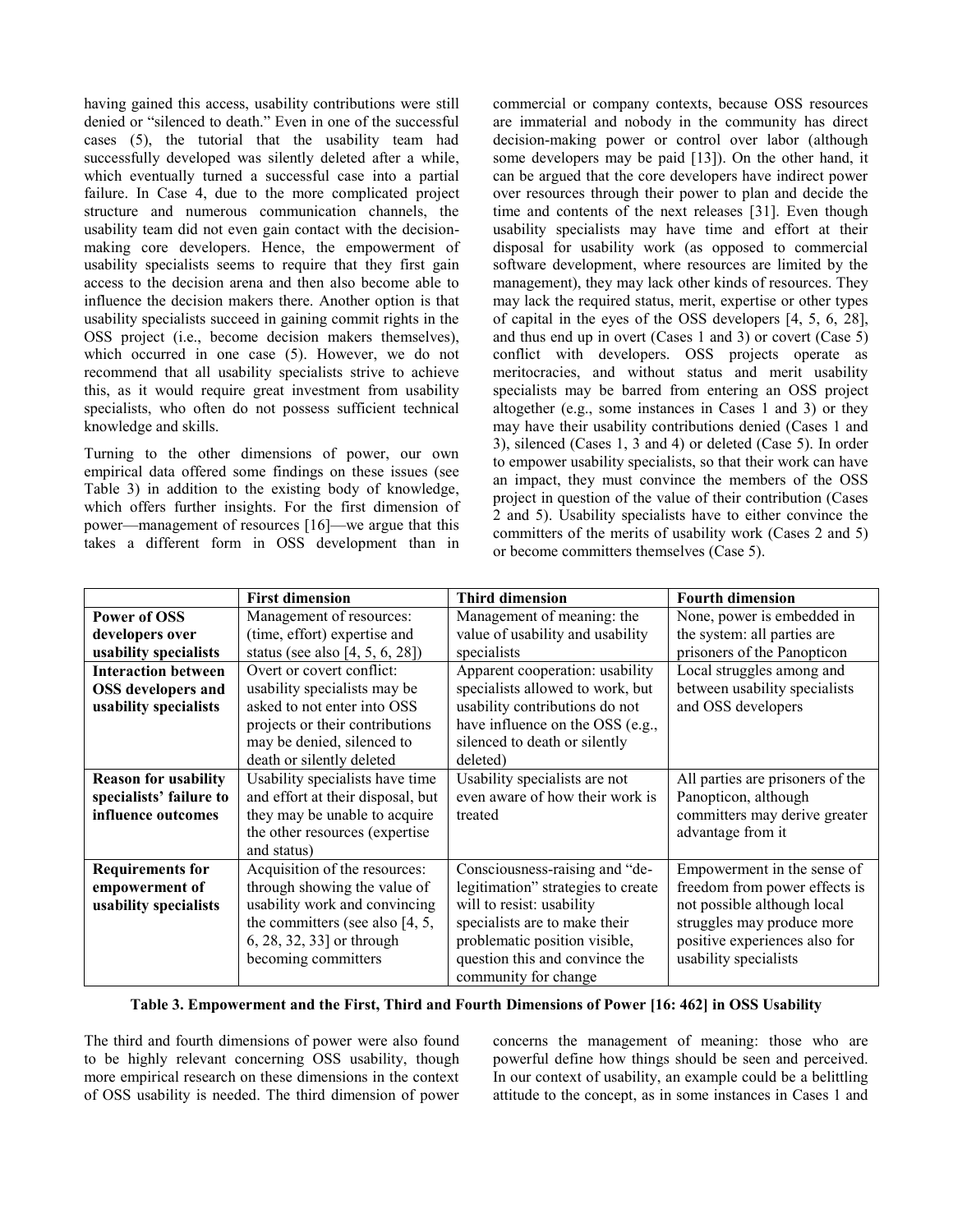3. However, the exercise of this power is very subtle: on the surface there is no evidence of conflict. In the case of OSS usability, this means that usability specialists may be allowed to do their work (which applies in any case to a voluntary OSS project where the software is freely available), but their contributions may remain ignored (e.g., silenced to death or silently deleted, as in Cases 1, 3, 4 and 5). In some cases the usability team was not aware of how the OSS developers and the community perceived usability, and whether their usability contributions were valued or not (e.g., some instances in Cases 1, 3 and 4). For usability specialists to succeed, it is essential that they become aware of the underlying meanings and values that may hinder their work, and prepare for these. They should also subsequently make others aware of the issues, and convince others of their harmful nature. This may involve various kinds of lobbying, persuasion, and allying strategies [6, 28, 32, 33, 38] relying on, for example, usability cost-benefit literature (e.g., [30, 31]) or even encouragement to rebel.

The fourth dimension of power relies on Foucauldian notions of power that maintain that power is embedded in the very fabric of the system in which we live and from which we cannot escape. This applies to both OSS developers and usability specialists, who can both be seen as prisoners of the complex control and surveillance system inherent in an OSS environment, which encourages extensive peer pressure and self-control [11, 21]. It is likely that OSS developers derive more advantages from the overall system than usability specialists, but through local struggles, usability specialists may also be able to challenge the existing discourses and derive more positive experiences. However, this entire system and the societal discourses circulating around it deserve a much more thorough empirical inquiry.

This study contributes to the HCI research by offering new insights on the relationships between power, empowerment and usability work in the OSS development context. This should help HCI researchers to address these aspects of power and empowerment in OSS and other development contexts. The utilized framework addressed the multidimensional concept of power in a comprehensive manner, and indicated numerous ways through which usability specialists might become empowered. The value of the theoretical framework was illuminated in its ability to map both empirical data from the present study and extant OSS usability literature. This study can be considered as an intermediate step towards greater insight into this complex topic. There remain several complex and unexplained issues regarding power and politics in OSS usability. This paper brings us one step closer to understanding what is going on with regard to the participation of usability specialists in OSS development. This study can also be seen as addressing a gap in critical research: the study touches upon dominance, power, marginality, and exclusion in IT development, which has been called for in IT research [7, 19] and is badly lacking in HCI research [20].

Regarding implications for practice, this study should indicate to usability practitioners that, when aiming to introduce usability into OSS development, power and politics must be taken seriously into account. Because it is entirely up to the decision makers of the OSS project to assess the value of contributions and contributors, usability specialists cannot remain neutral experts outside of the power struggles and politics of OSS projects. By becoming aware of these different dimensions of power, usability work can be better adapted to the particular OSS project at hand, therefore minimizing the possibilities of conflict and failure to influence outcomes. Usability specialists need to gain access to and influence in decision arenas. They also need to acquire and deploy valued types of resources in order to succeed. They may even need to take part in the management of meaning in the project: to initiate consciousness-raising and legitimation campaigns that aim at challenging established, negative notions of usability.

Further empirical research remains necessary to see how these suggestions play out in practice, however. The ways in which power manifests in OSS projects with different structures and cultures should be investigated in more detail, as well as the crucial role of the core developers. Further, as stated earlier, in order to become an accepted contributor or even an acknowledged member in an OSS community, a potential contributor may have to provide feature gifts [41] in order to gain essential access and influence, but it is an open question what these feature gifts could be in the case of usability work.

## **REFERENCES**

- 1. Aberdour, M. Achieving Quality in Open Source Software. *IEEE Software, 24,* 1 (2007), 58-64.
- 2. Andreasen, M., Nielsen, H., Schrøder, S. and Stage, J. Usability in Open Source Software Development: Opinions and Practice. *Information Technology and Control 25,* 3A (2006), 303-312.
- 3. Aucella, A. Ensuring Success with Usability Engineering. *Interactions May + June* (1997), 19-22.
- 4. Bach, P. M and Carroll, J. M. Characterizing the Dynamics of Open User Experience Design: The Cases of Firefox and OpenOffice.org. *JAIS 11,* 12 (2010).
- 5. Bach, P., DeLine, R. and Carroll, J. Designers Wanted: Participation and the User Experience in Open Source Software Development. *Proc. CHI 2009* (2009).
- 6. Bach, P. and Twidale, M. Social participation in open source: what it means for designers. *Interactions 17, 3* (2010).
- 7. Beck, E. P for Political. Participation is not enough. *Scandinavian Journal of Information Systems 14,* 1 (2002), 77-92.
- 8. Benson, C., Müller-Prove, M. and Mzourek, J. Professional usability in open source projects: GNOME, OpenOffice.org, NetBeans. *Ext. Ab. CHI2004* (2004).